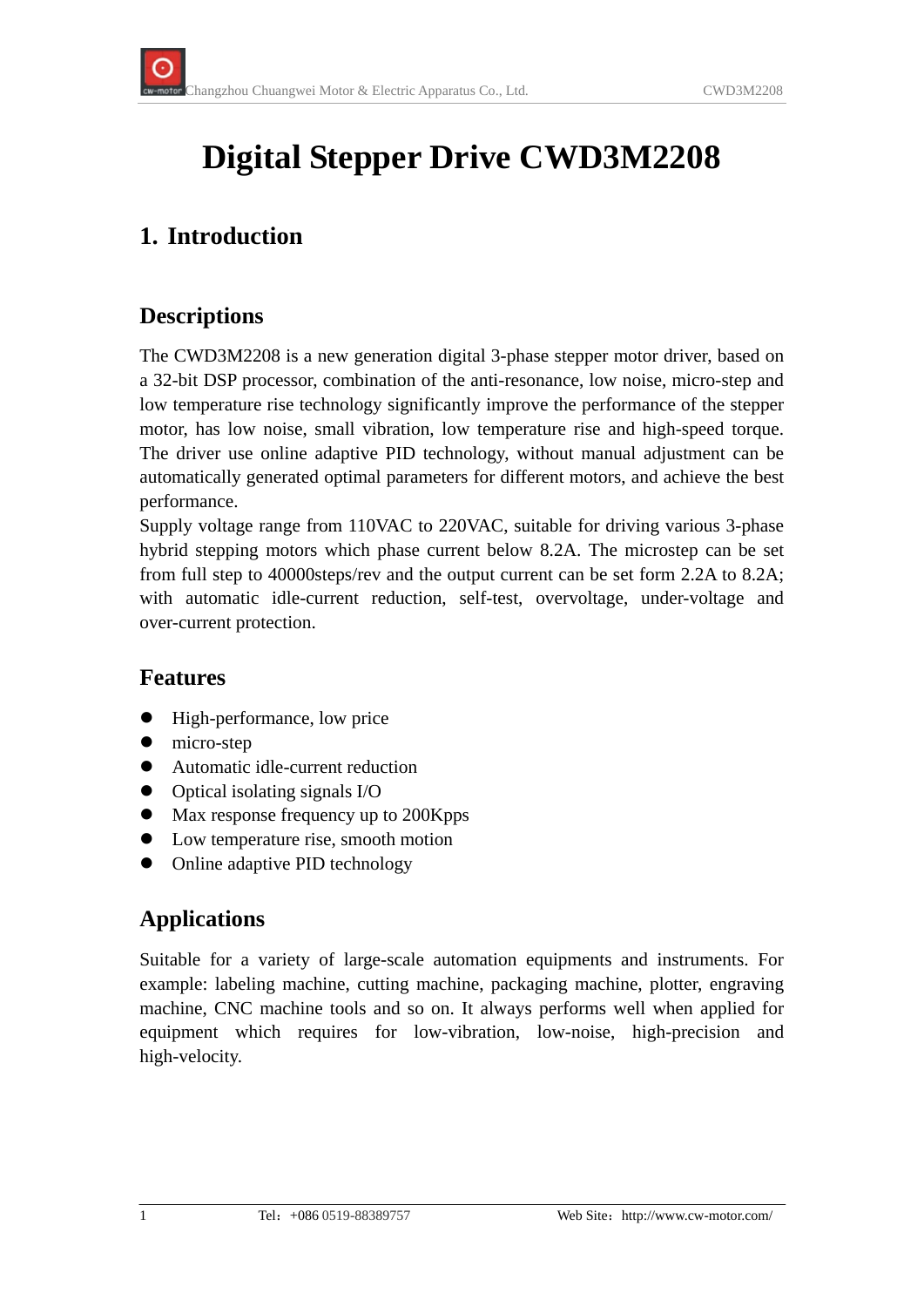### **Electrical Specifications**

| Parameter                     | Min | Typical | Max | Jnit |
|-------------------------------|-----|---------|-----|------|
| Input Voltage(AC)             | 110 |         | 220 | VAC  |
| Output current                |     |         | 8.2 |      |
| <b>Pulse Signal Frequency</b> |     |         | 200 | KHZ  |
| Logic Signal Current          |     |         |     |      |

## **2. Current and microstep Setting**

### **Current setting**

| Peak    | <b>RMS</b> | SW <sub>1</sub> | SW <sub>2</sub> | SW <sub>3</sub> |
|---------|------------|-----------------|-----------------|-----------------|
| Default |            | off             | off             | off             |
| 2.2A    | 1.6A       | on              | off             | off             |
| 3.2A    | 2.3A       | off             | <sub>on</sub>   | off             |
| 4.5A    | 3.2A       | on              | <sub>on</sub>   | off             |
| 5.2A    | 3.7A       | off             | off             | on              |
| 6.2A    | 4.4A       | on              | off             | on              |
| 7.3A    | 5.2A       | off             | on              | on              |
| 8.2A    | 5.9A       | on              | <sub>on</sub>   | on              |

### **Standstill Current Setting**

SW4 is used for standstill current setting. OFF meaning that the standstill current is half of the dynamic current; and ON meaning that standstill current is the same as the selected dynamic current. Usually the SW4 is set to OFF, in order to reduce the heat of the motor and driver.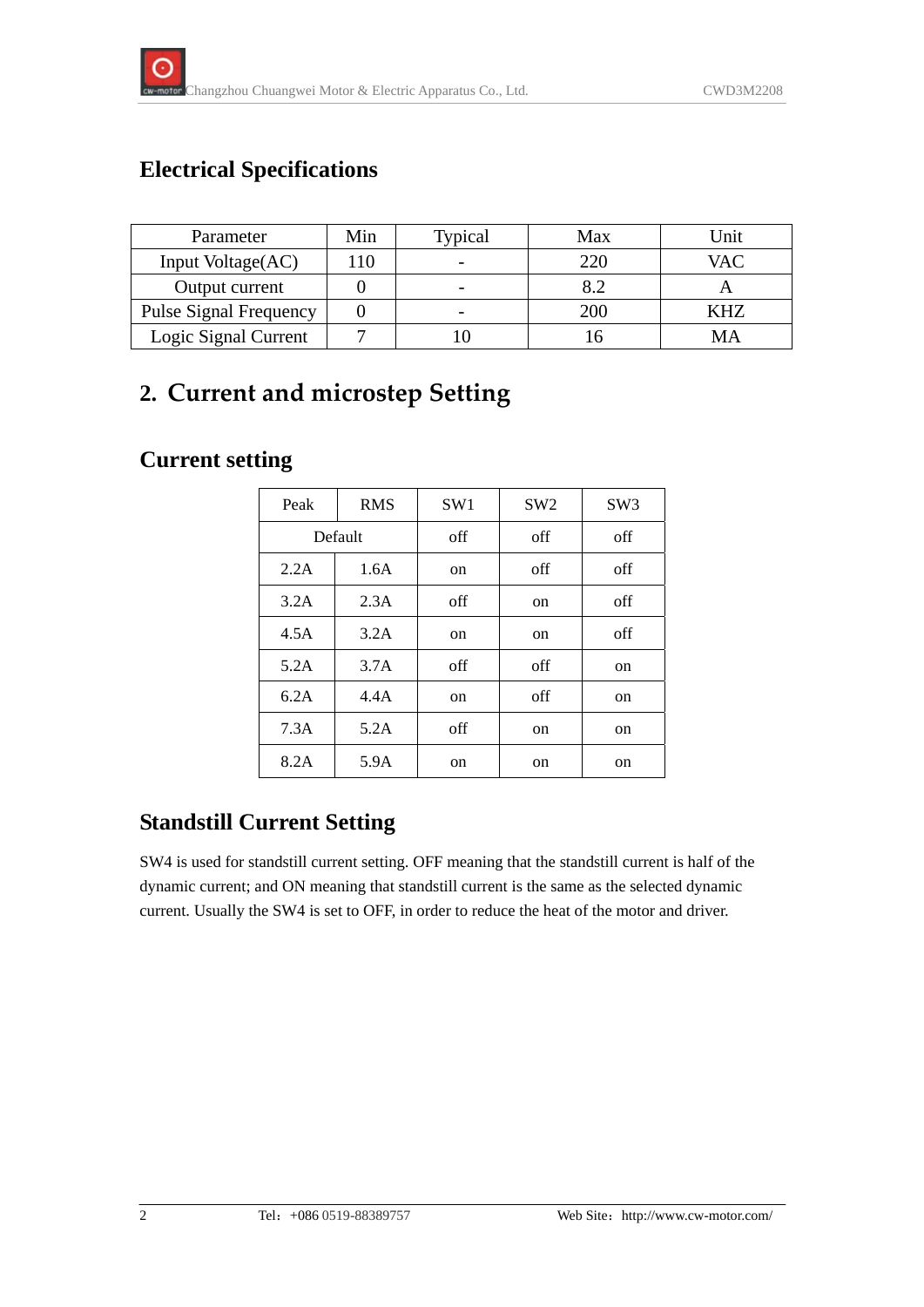### **Microstep Setting**

| Step/Rev | SW7 | SW <sub>8</sub> | SW9 | SW10 |
|----------|-----|-----------------|-----|------|
| Default  | on  | on              | on  | on   |
| 400      | off | on              | on  | on   |
| 800      | on  | off             | on  | on   |
| 1600     | off | off             | on  | on   |
| 3200     | on  | on              | off | on   |
| 6400     | off | on              | off | on   |
| 12800    | on  | off             | off | on   |
| 25600    | off | off             | off | on   |
| 1000     | on  | on              | on  | off  |
| 2000     | off | on              | on  | off  |
| 4000     | on  | off             | on  | off  |
| 5000     | off | off             | on  | off  |
| 8000     | on  | on              | off | off  |
| 10000    | off | on              | off | off  |
| 20000    | on  | off             | off | off  |
| 40000    | off | off             | off | off  |

### **3. Connectors and Pin Assignment**

#### **Control signal Connector**

| Control Signal connector |                                                           |  |
|--------------------------|-----------------------------------------------------------|--|
| Name                     | Description                                               |  |
| $PUL+$                   | Pulse signal positive                                     |  |
| PUL-                     | Pulse signal negative                                     |  |
| $DIR+$                   | Direction signal positive                                 |  |
| DIR-                     | Direction signal negative                                 |  |
| $ENA+$                   | Enable signal positive, usually left unconnected(enable)  |  |
| ENA-                     | Enable signal negative, usually left unconnected (enable) |  |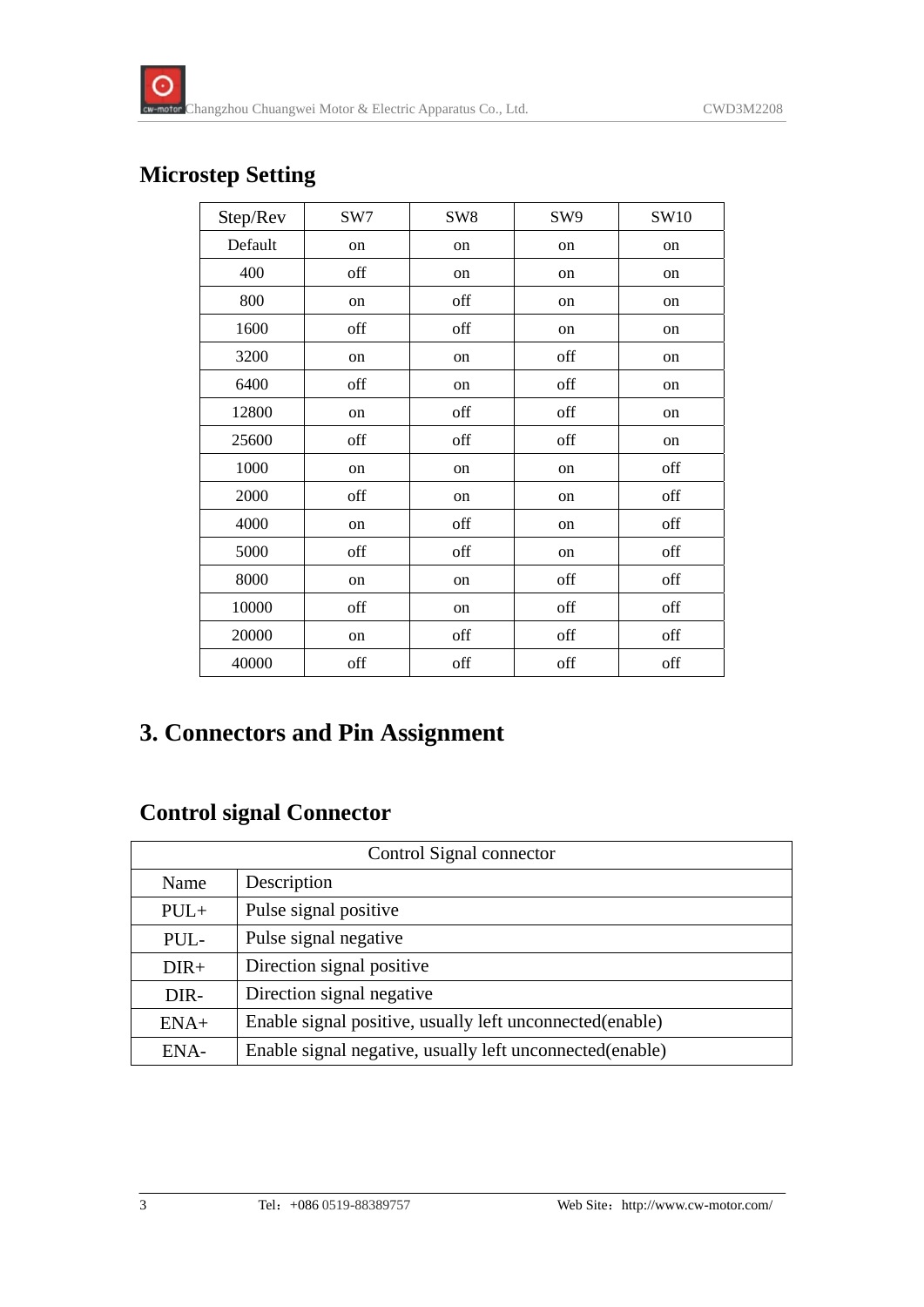#### **Power and Motor Connector**

| AC | Power supply  |  |
|----|---------------|--|
| AC | 110~220 VAC   |  |
|    | Motor phase U |  |
|    | Motor phase V |  |
| W  | Motor phase W |  |

#### **Control Signal Connector Interface**



Figure1: Common-Cathode



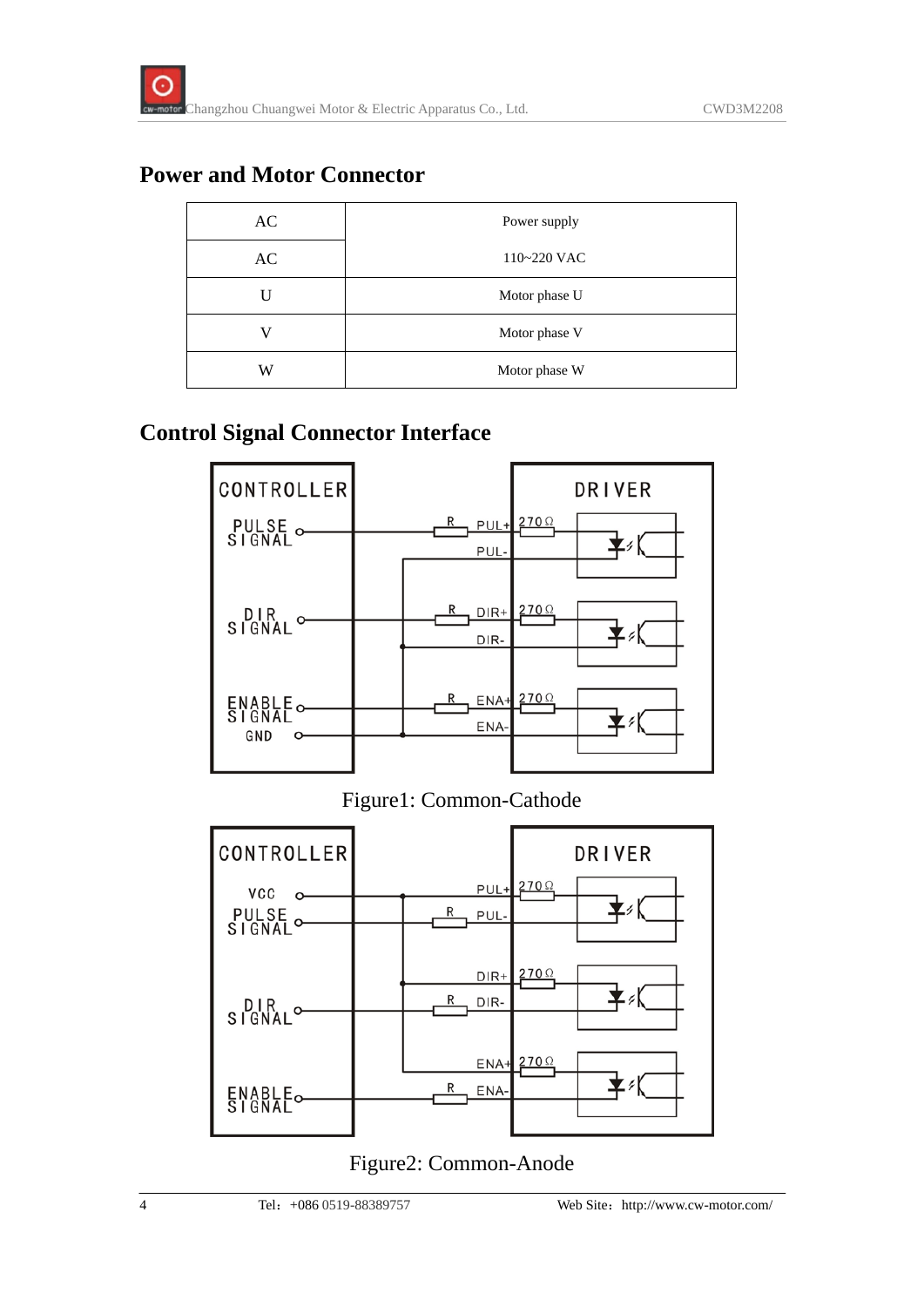

| VCC |              |
|-----|--------------|
| 5V  |              |
| 12V | 680 Q        |
| 24V | $1.8K\Omega$ |



Figure 3: Typical connection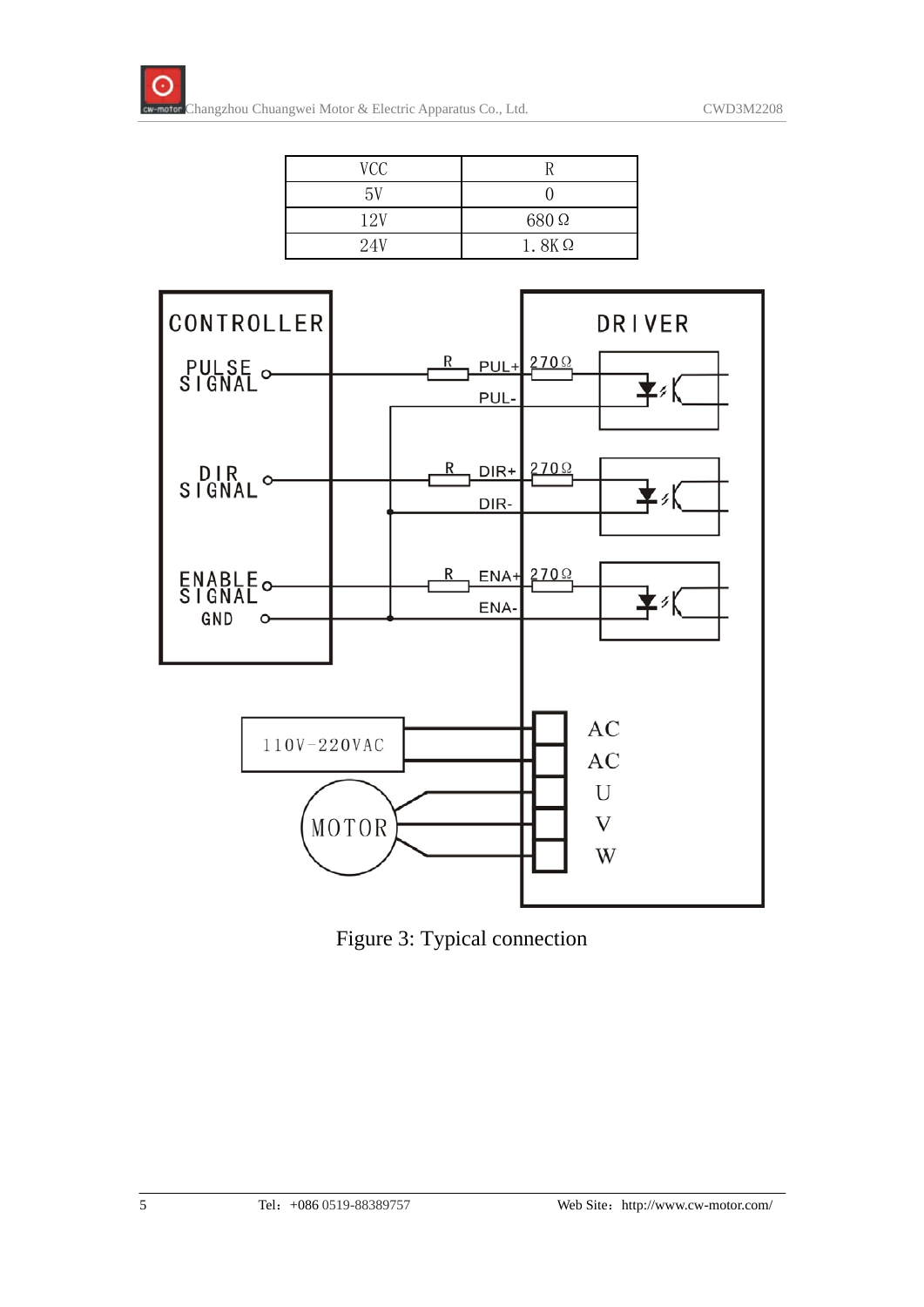### **4. Problems and Solutions**

| problems                             | <b>Possible cause</b>            | solutions                         |  |
|--------------------------------------|----------------------------------|-----------------------------------|--|
|                                      | No power supply                  | Check the power supply            |  |
| Motor is not                         | No control signal                | Check the control signal          |  |
| rotating                             |                                  | Don't connected the enable signal |  |
|                                      | The driver is disabled           | or enable the driver              |  |
|                                      | Supply voltage is too high or    |                                   |  |
|                                      | too low                          | Check the supply voltage          |  |
|                                      | Motor line short-circuit         | Check motor lines eliminate the   |  |
| <b>ALM</b> lights                    |                                  | short-circuit                     |  |
|                                      | Motor line wrong connect         | Check the motor wiring            |  |
|                                      | Motor or drive failure           | Replace the motor or drive        |  |
| <b>Motor rotates in</b>              | Motor phases connected in        |                                   |  |
| the wrong                            | reverse                          | Reverse the phases line           |  |
| direction                            | Motor line break                 | Change the phases are connected   |  |
|                                      | The Micro steps set incorrectly. | Set the correct segments          |  |
| <b>Inaccurate</b><br><b>Position</b> | The motor load is too heavy.     | Increasing the current            |  |
|                                      | Control signal is interfered     | Eliminate interference            |  |
| <b>Motor Stalled</b>                 | Power supply voltage too low     | Increasing the supply voltage     |  |
|                                      | Accelerating time is too short.  | Extend the acceleration time      |  |
|                                      | Current setting is too small     | Increasing the current            |  |
|                                      | Motor torque is too small        | Replace the motor                 |  |